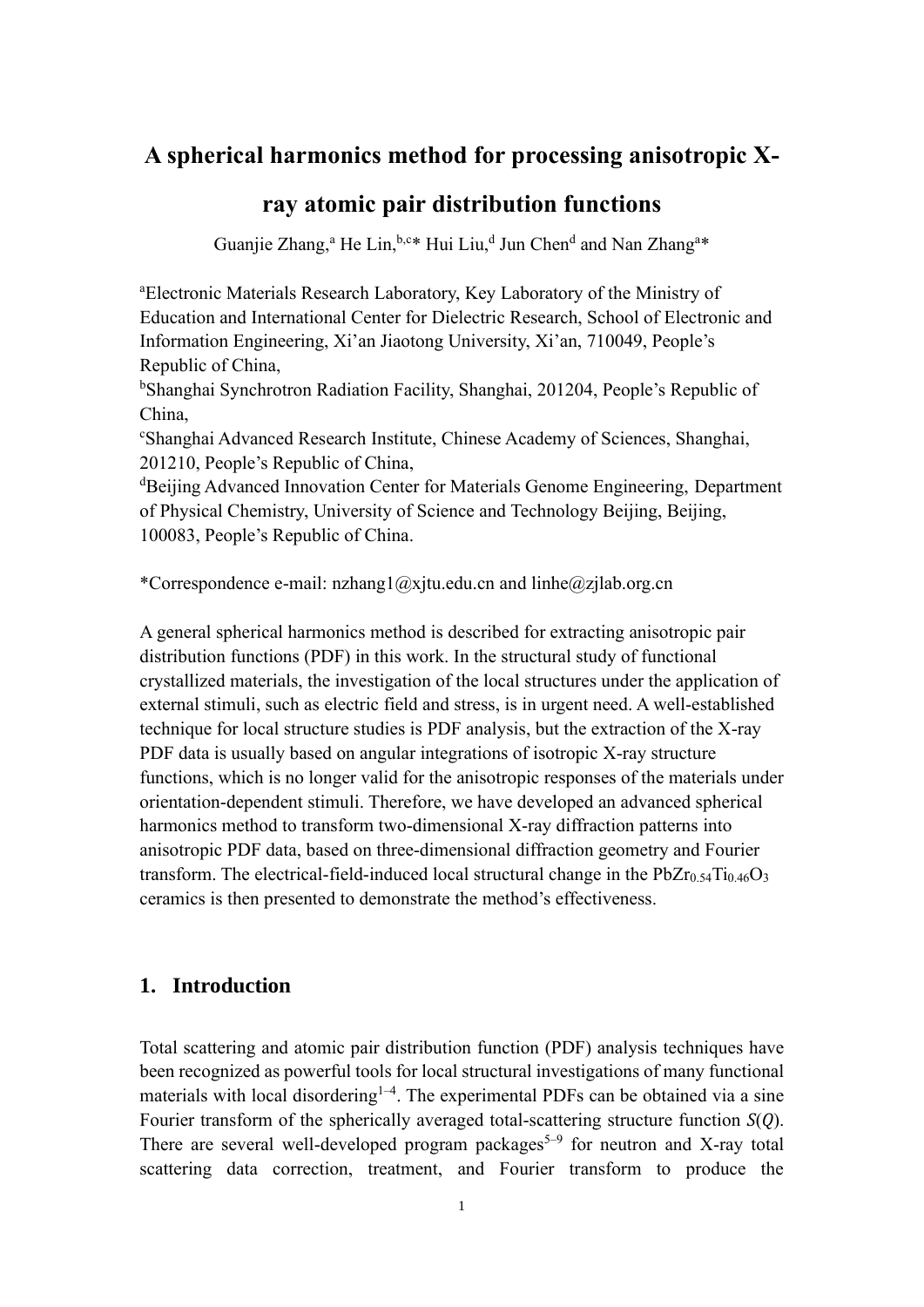#### corresponding PDF data.

Because of the requirements of large Q-range and good signal-to-noise ratio at high-Q region in total scattering experiments, early developments were mostly achieved in neutron scattering<sup>10,11</sup>. In recent decades, the Rapid-acquisition pair distribution function (RA-PDF) technique for X-ray scattering has been well developed and become very popular<sup>12</sup>. In a typical RA-PDF experiment, total scattering data are collected with isotropic samples (powder, ceramic, glass, liquid etc.) using two-dimensional (2D) detectors, and the structure function *S*(*Q*) are obtained by performing angular integration of the 2D scattering intensities. At the same time, efforts have been made to probe the responses of samples to external stimuli such as electric fields<sup>13–15</sup> and stresses<sup>16–18</sup>. Especially for functional electronic materials like ferroelectrics and piezoelectrics, it is necessary to perform structural analysis on ceramic samples under the electric field. This is usually achieved by collecting the reciprocal space diffraction data of ceramics samples with the application of electric field in a transmission geometry, and analyzing sectors of 2D diffraction data with different angles to the directions of the field<sup>19–22</sup>. The technical requirements, such as high-energy incident light (in order to penetrate the ceramics bulk) and a 2D detector, are very similar in total scattering experiments and *in-situ* electric-field diffraction experiments. It is therefore natural to consider combining them together to collect total scattering data and to study the local structural responses under the external stimuli. However, the current obstacle is that crystallized materials behave anisotropically after the application of electric field or stress, which is not applicable to the conventional PDF calculation methods assuming isotropic structure. On the theoretical front, Egami et al.<sup>23-25</sup> employed spherical harmonics to investigate the bond-orientational anisotropy in metallic glasses under stress. Usher *et al*. <sup>26</sup> extended the spherical harmonics approach to bulk polycrystalline dielectrics and ferroelectrics with electric field. In this total scattering experiment, the sample was required to be rotated by a certain angle towards the incident beam to minimize the angle between the electrical field and the average direction of the scattering vector.

In order to simplify the experimental operation and accurately process the anisotropic X-ray total scattering data, we have developed an advanced spherical harmonics-PDF method for the treatment of the 2D diffraction pattern. This modified spherical harmonics method implements spherical harmonics expansion and the least-squares method to yield anisotropic PDFs from *S*(*Q*) obtained from the 2D total scattering pattern. We then apply it to produce anisotropic X-ray PDFs of a representative polycrystalline  $PbZr<sub>0.54</sub>Ti<sub>0.46</sub>O<sub>3</sub>$  sample to reveal the bond-length change induced by the electric field.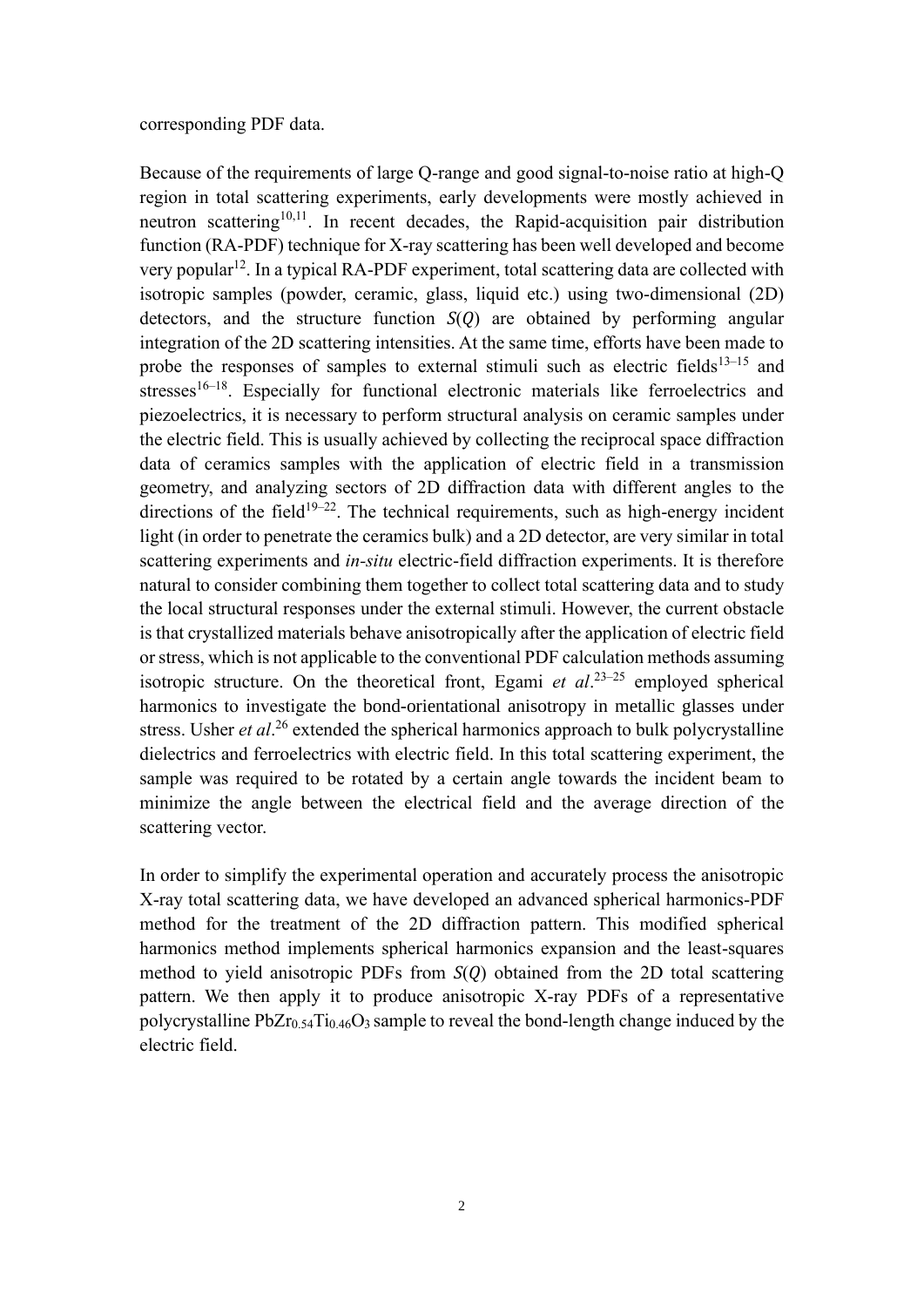### **2. Theory**

X-ray total scattering data is usually collected by a 2D flat-panel detector in transmission geometry. [Fig. 1](#page-2-0) illustrates the experimental setup and the Ewald sphere. The incident X-ray beam with the wavelength  $\lambda$  penetrates through the sample and is perpendicular to the applied stimuli. The reciprocal-space reference coordinate system is established in the way that **X**- and **Z**-axes are parallel to the beam and the stimuli, respectively. The sample is in the center of the Ewald sphere with the radius of  $2\pi/\lambda$ . The origin of the reference coordinate system is located at the intersection of the Ewald sphere and the direct beam. The relationship between the scattering vector *Q* and the coordinates of any chosen pixel on the detector is described by the scattering angle 2*θ* and the azimuthal angle *φ*,

$$
Q = (Q \sin \theta, Q \cos \theta \sin \varphi, Q \cos \theta \cos \varphi)
$$
 (1)  
where the modulus of the scattering vector, Q, is given by

<span id="page-2-2"></span><span id="page-2-1"></span>
$$
Q = 4\pi \sin \theta / \lambda \tag{2}
$$

<span id="page-2-0"></span>Fig. 1 The schematic for the X-ray total scattering experiment using a 2D detector. The incident X-ray beam penetrates through the sample along the **X**-axis with stimuli applied to the sample parallel to the **Z**-axis. The green sphere represents the Ewald sphere. The scattering angle  $2\theta$  is the angle between the incident beam and the diffracted beam. The 2D diffraction pattern shows the Debye–Scherrer rings where the azimuthal angle *φ* refers to the angle from the reference direction parallel to the Z-axis to a chosen line starting from the beam center on the detector.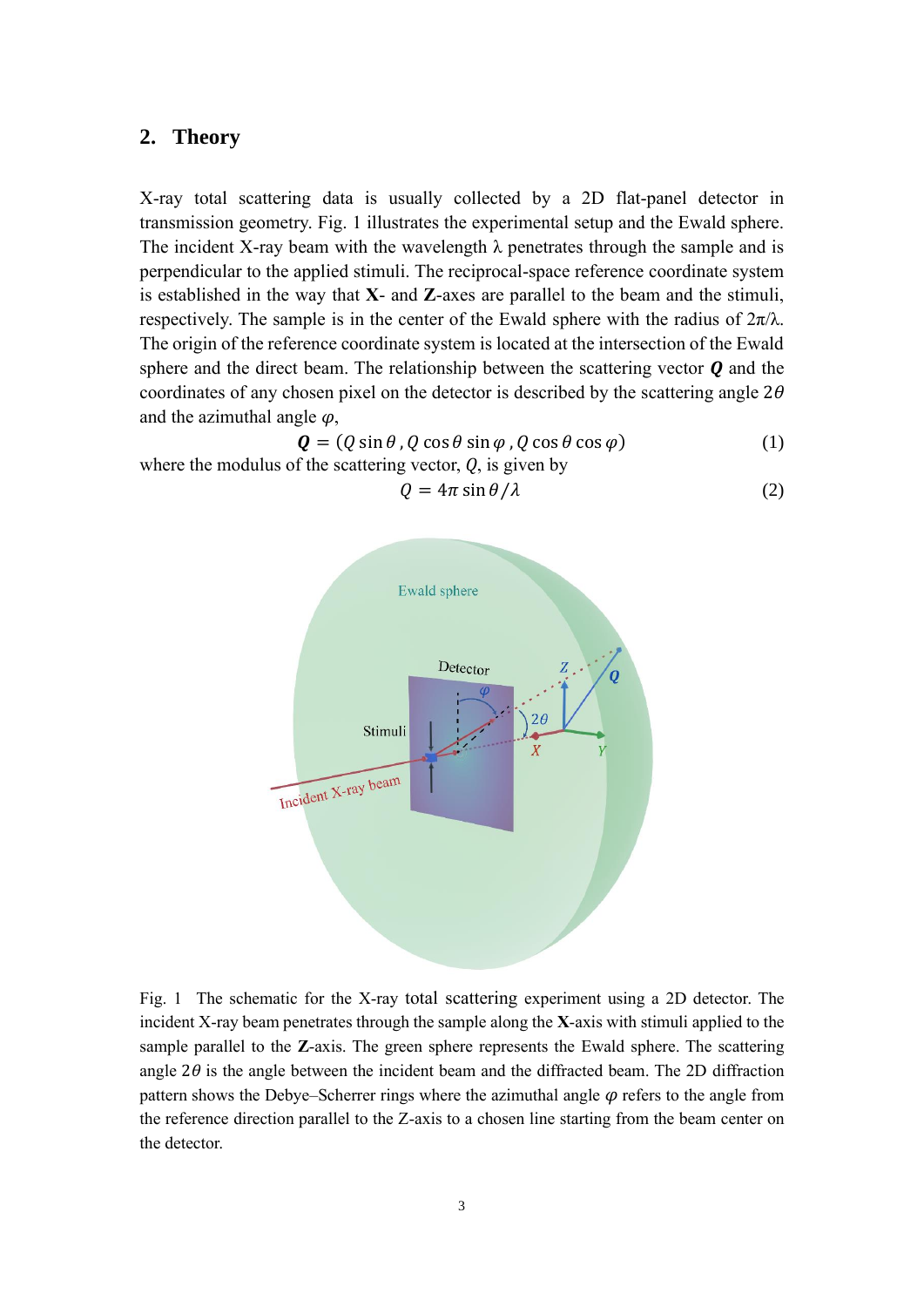The three-dimensional (3D) PDF is calculated by 3D Fourier transform of the 3D total scattering data<sup>11</sup>,

<span id="page-3-0"></span>
$$
\rho(\mathbf{r}) - \rho_0 = \frac{1}{8\pi^3} \int [S(\mathbf{Q}) - 1] \exp(-i\mathbf{Q} \cdot \mathbf{r}) d\mathbf{Q}
$$
 (3)

where *r* is the atom pair vector,  $\rho(r)$  is the atomic pair-density function and  $\rho_0$  is the number density of the material. If the sample is isotropic, the modulus values of *S*(*Q*) at different directions are mostly identical and can be directly integrated over a large range of *Q*/*Q*. As a result, a spherical average over *S*(*Q*) can be utilized to generate the isotropic  $PDF<sup>11</sup>$ ,

$$
G(r) = 4\pi r(\rho(r) - \rho_0) = \frac{2}{\pi} \int_0^{\infty} Q[S(Q) - 1] \sin(Qr) dQ
$$
 (4)

where *r* is the modulus of *r*.

In the anisotropic case, both the modulus and the direction *Q*/*Q* should be considered. The spherical harmonics expansion has been proven to be an effective approach to characterizing anisotropy<sup>23–25</sup>. Eq[. \(3\)](#page-3-0) indicates that  $\rho(r)$ -  $\rho_0$  is the 3D Fourier transform of  $S(Q) - 1$ . We thus expend  $\Delta \rho(r) = \rho(r) - \rho_0$  and  $\Delta S(Q) = S(Q) - 1$  into spherical harmonics,

<span id="page-3-4"></span>
$$
\Delta S(\boldsymbol{Q}) = \sum_{l=0}^{\infty} \sum_{m=-l}^{l} \Delta S_l^m(Q) Y_l^m(\boldsymbol{Q}/Q) \tag{5}
$$

<span id="page-3-2"></span><span id="page-3-1"></span>
$$
\Delta \rho(\mathbf{r}) = \sum_{l=0}^{\infty} \sum_{m=-l}^{l} \Delta \rho_l^m(r) Y_l^m(\mathbf{r}/r)
$$
\n(6)

where  $Y_l^m(x)$  is the orthonormalized spherical harmonics with degree *l* and order *m*, x defines the direction of **Q** or r.  $\Delta S_l^m(Q)$  and  $\Delta \rho_l^m(r)$  are the expansion components of  $\Delta S(Q)$  and  $\Delta \rho(r)$ , respectively. In the case that  $l = 0$  and  $m = 0$ ,  $\Delta S_l^m(Q)$ and  $\Delta \rho_l^m(r)$  correspond to the isotropic functions.  $\Delta S_l^m(Q)$  can be derived from  $S(Q)$ by integrating over the solid angle as follows<sup>27</sup>,

<span id="page-3-5"></span><span id="page-3-3"></span>
$$
\Delta S_l^m(Q) = \int_{\Omega} S(\boldsymbol{Q}) Y_l^{m*}(\boldsymbol{Q}/Q) d\Omega \tag{7}
$$

Where  $\Omega$  is the solid angle and  $Y_l^{m*}(x)$  is the complex conjugation of  $Y_l^m(x)$ . Employing the Rayleigh expansion and the spherical harmonic addition theorem<sup>27,28</sup>,  $exp(i\boldsymbol{Q}\cdot\boldsymbol{r})$  can be expressed as:

$$
\exp(i\boldsymbol{Q}\cdot\boldsymbol{r})=4\pi\sum_{l=0}^{\infty}\sum_{m=-l}^{l}i^{l}J_{l}(Qr)Y_{l}^{m}(\boldsymbol{Q}/Q)Y_{l}^{m*}(\boldsymbol{r}/r) \qquad (8)
$$

where  $J_1(x)$  is the *l*th order spherical Bessel function. Substituting Eq. [\(5\),](#page-3-1) [\(6\),](#page-3-2) and Eq. [\(8\)](#page-3-3) into Eq. [\(4\),](#page-3-4) and using the orthonormality of spherical harmonics<sup>27</sup>, the relationship between  $\Delta S_l^m(Q)$  and  $\Delta \rho_l^m(r)$  is then derived as,

$$
\Delta \rho_l^m(r) = \frac{(-i)^l}{2\pi^2} \int \Delta S_l^m(Q) J_l(Qr) Q^2 \mathrm{d}Q \tag{9}
$$

<span id="page-3-6"></span>
$$
\Delta S_l^m(Q) = 4\pi i^l \int \Delta \rho_l^m(r) J_l(Qr) r^2 dr \qquad (10)
$$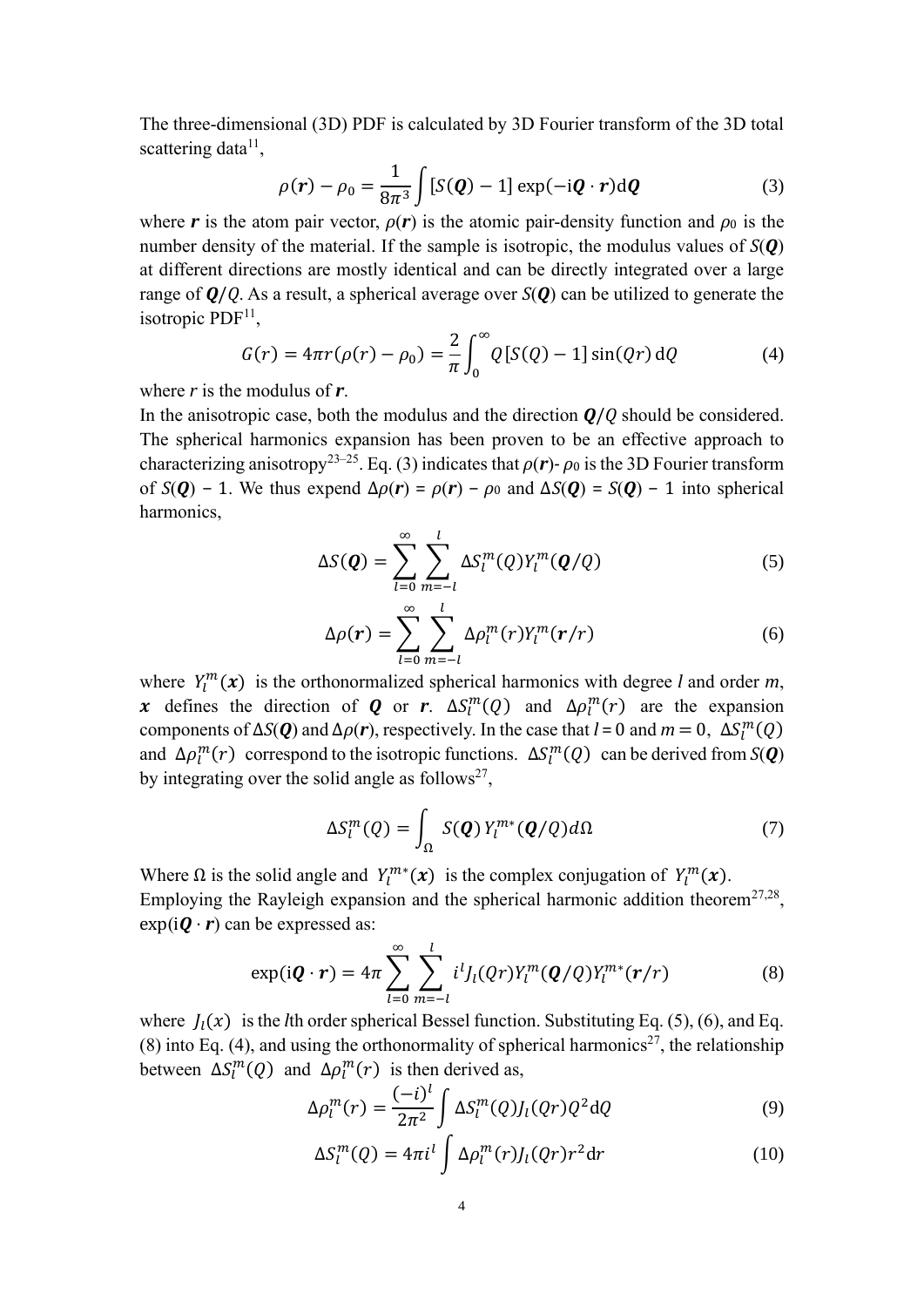A typical calculation for  $\Delta S_l^m(Q)$  is required to integrate  $S(Q)$  over the entire solid angle as described in Eq[.\(7\).](#page-3-5) A possible but brutal way is to collect the full scattering intensity in 3D reciprocal space and compute  $\Delta S_l^m(Q)$  directly using Eq[.\(7\).](#page-3-5) This total-scattering experiment can be performed by collecting diffraction frames during step-wise rotation of the sample, similar to an *in-situ* single-crystal diffraction experiment<sup>29,30</sup>. The measurement, however, is time-consuming and requires sizeable operating memory<sup>11</sup>. On the other hand, certain symmetry exists in the 3D  $S(Q)$  so that the experimental requirements and the computation process can be simplified in practical applications. First, if the stimuli are along the **Z**-axis, *S*(*Q*) can be considered as being isotropic on the **XY**-plane. Also, because of the random grain distribution in ceramics, the diffraction intensities under the stimuli are symmetrical above and below the mirror plane perpendicular to **Z** passing through the incident beam. When these symmetry elements are introduced into Eq[.\(7\),](#page-3-5) the  $\Delta S_l^m(Q)$  values with  $m \neq 0$  terms and odd *l* terms are both zero<sup>23</sup>. Furthermore, with higher *l* terms,  $\Delta S_l^m(Q)$  values become substantially lower and may approach the noise level. These  $\Delta S_l^m(Q)$  can be ignored if *l* terms are higher than a given *lmax* (typically *lmax* = 2). Therefore, Eq. [\(5\)](#page-3-1) can be simplified as,

$$
\Delta S(\boldsymbol{Q}) = \sum_{l:\text{even}} \Delta S_l^0(Q) Y_l^0(\boldsymbol{Q}/Q) \approx \sum_{l:\text{even}}^{l_{max}} \Delta S_l^0(Q) Y_l^0(\boldsymbol{Q}/Q) \tag{11}
$$

The anisotropic PDF along a specific direction *r* can be written as,

<span id="page-4-1"></span><span id="page-4-0"></span>
$$
G(r) = 4\pi r \Delta \rho(r) = 4\pi r \left( \sum_{l:\text{even}}^{l_{max}} \Delta \rho_l^m(r) Y_l^m(r/r) \right) \tag{12}
$$

It is worth noting that  $l = 0$  corresponds to the isotropic component in the anisotropic PDF. Eq. [\(12\)](#page-4-0) is identical to Eq. [\(4\)](#page-3-4) for *lmax* = 0 and can be used to extract the isotropic PDF.

### **3. Application**

To verify the reliability of our spherical harmonic approach, an anisotropic X-ray total scattering dataset was processed to generate the anisotropic PDF data. The *in-situ* Xray total scattering experiment was performed on  $PbZr<sub>0.54</sub>Ti<sub>0.46</sub>O<sub>3</sub>$  ceramics sample under the electric field. The data were collected at the 11-ID-C beamline of the Advanced Photon Source (APS) using an incident beam with the wavelength of 0.11714 Å and a PerkinElmer flat-panel detector. The distance between the sample and the detector is 35.46 cm. The applied electric field is 5 kV/mm, denoted by *E*. More details of the experiment can be found in Liu *et al.*<sup>31</sup> . As shown in [Fig. 2](#page-5-0) (a), the 2D diffraction pattern was divided into 18  $\varphi$ -azimuthal sectors from 0° to 90°, and each sector was integrated into one-dimensional diffraction data using  $Fit2D<sup>32</sup>$ . Structure functions dependent on different *Q* scalar at different *φ* (denoted as *S*'(*Q*) in this work) were normalized and converted from the raw diffraction intensities using PDFget $X3<sup>8</sup>$ .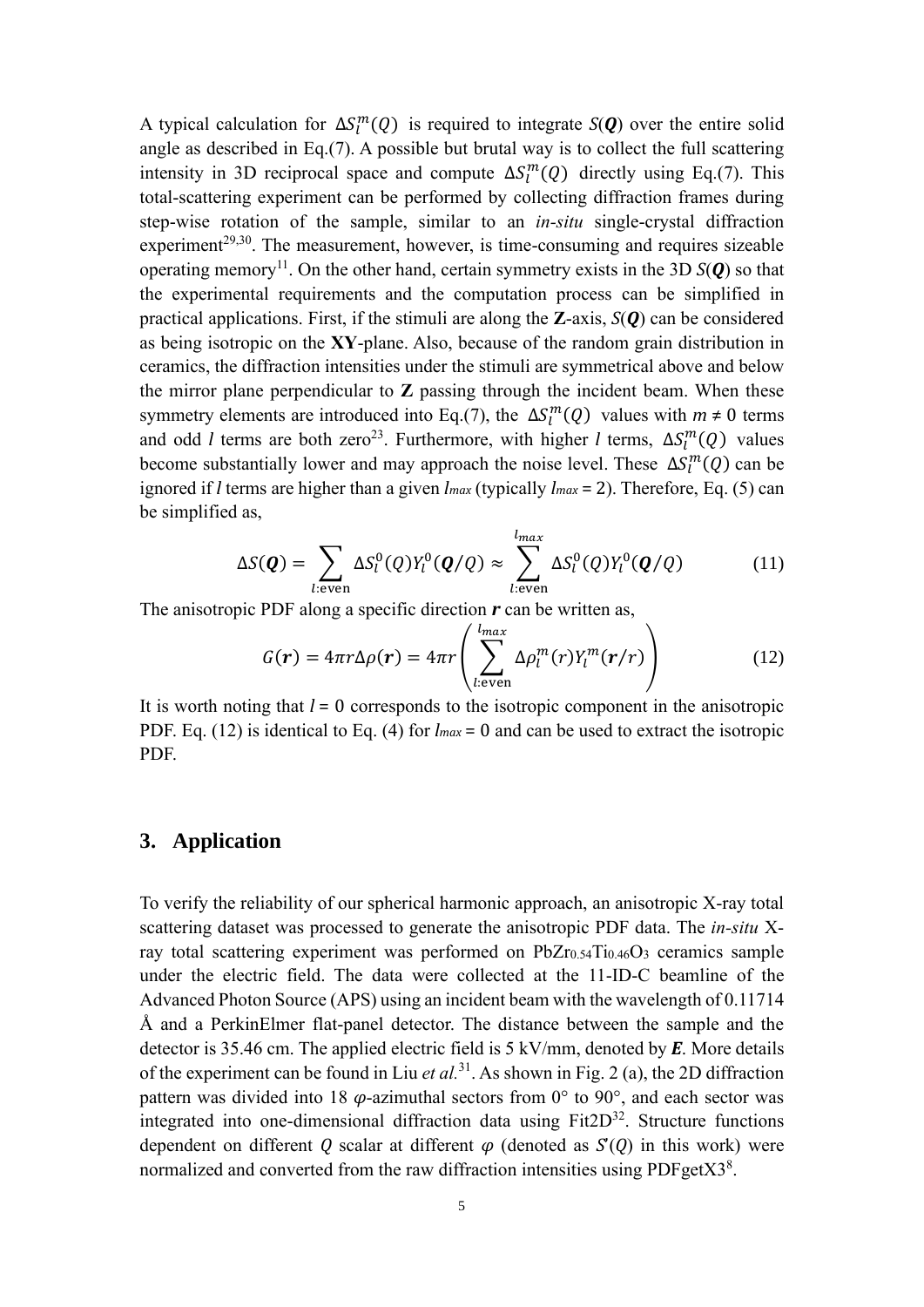

<span id="page-5-0"></span>Fig. 2 (a) The 1D intensity profiles integrated from *φ*-azimuthal sectors from 0° to 90° in the 2D diffraction pattern of PbZr<sub>0.54</sub>Ti<sub>0.46</sub>O<sub>3</sub> ceramics. (b) The calculated zero- and second-degree expansion components  $\Delta S_l^0(Q)$ . (c) The calculated zero- and second-degree expansion components  $\Delta \rho_l^0(r)$ . (d) The anisotropic PDFs with different angles between  $r$  and  $E$  from 0° to 90°. ∠( $r$ ,  $E$ ) refer to the angle between *r* and *E*.

For each azimuthal sector,  $\varphi$  is usually considered to be almost equal to the angle between scattering vectors and applied stimuli since the sample-detector distance is rather small in most of the total-scattering experiments. However, Eq. [\(1\)](#page-2-1) indicates that these two angles are actually never exactly the same for any *φ* angle. To avoid the possible errors introduced by this approximation, it is necessary to use the 3D coordinates of all vectors involved in the process.  $S'(Q_i)$  versus  $Q_i$  data produced by PDFgetX3 from an azimuthal sector *i* are thus converted to  $S(\mathbf{Q}_i)$  *versus*  $\mathbf{Q}_i$  data using Eq. [\(1\)](#page-2-1) and [\(2\).](#page-2-2) The Δ*S*(*Qi*) data from different sectors, which have equal *Q* magnitude but different *Qi*/*Q* direction, represents Δ*S*(*Q*) anisotropy distribution along different directions. Following Eq. [\(11\),](#page-4-1) these Δ*S*(*Qi*) can be expanded into a series of spherical harmonics equations in order to obtain expansion components  $\Delta S_l^0(Q)$  as follows,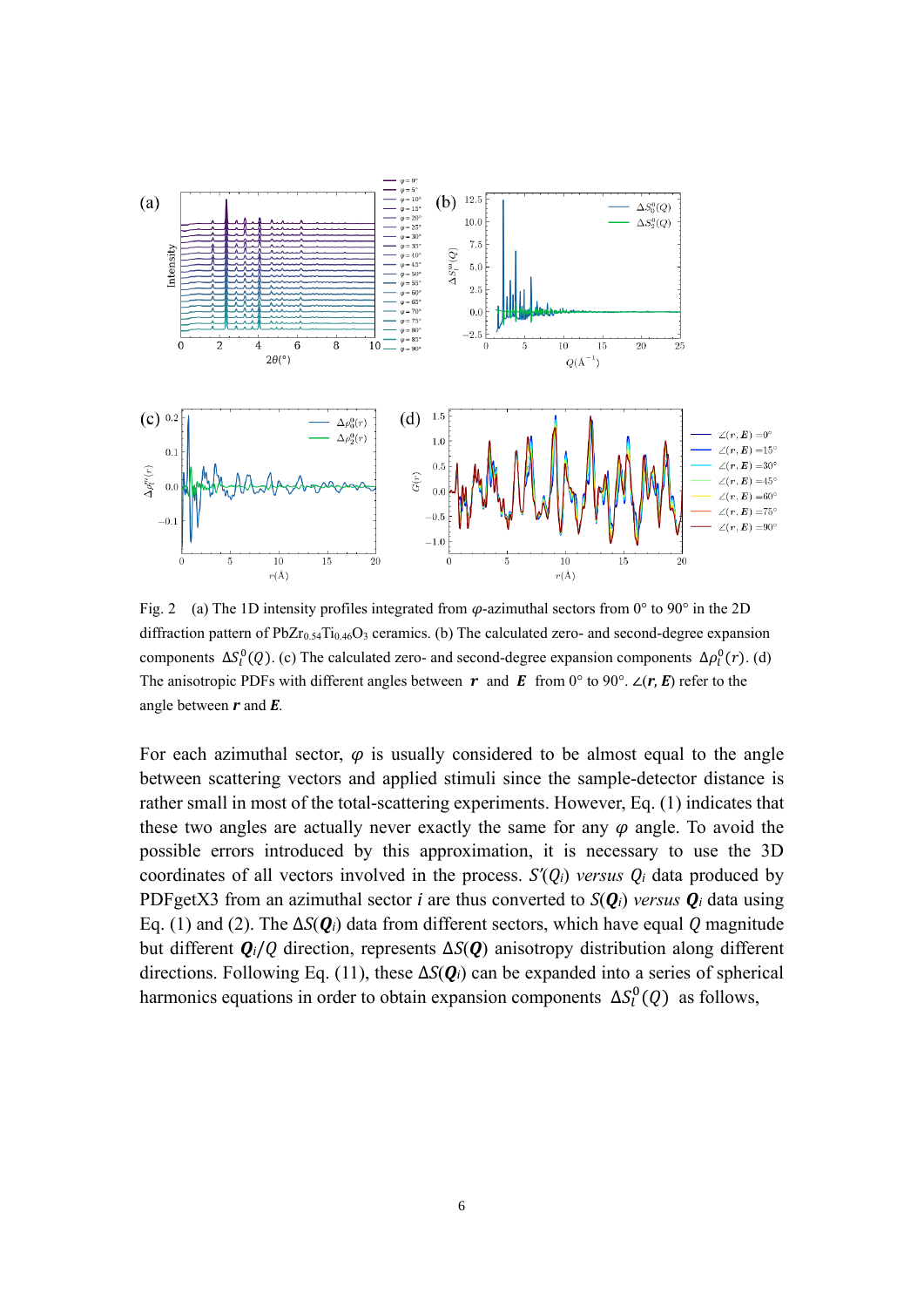$$
\begin{cases}\n\Delta S(\boldsymbol{Q}_1) = \sum_{l:\text{even}}^{l_{max}} \Delta S_l^0(Q) Y_l^0(\boldsymbol{Q}_1/Q) \\
\Delta S(\boldsymbol{Q}_2) = \sum_{l:\text{even}}^{l_{max}} \Delta S_l^0(Q) Y_l^0(\boldsymbol{Q}_2/Q) \\
\vdots \\
\Delta S(\boldsymbol{Q}_i) = \sum_{l:\text{even}}^{l_{max}} \Delta S_l^0(Q) Y_l^0(\boldsymbol{Q}_i/Q)\n\end{cases} (13)
$$

Under the typical presumption that  $l_{max} = 2$ , the  $\Delta S_l^0(Q)$  values are obtained by solving the above equations using the least-squares method, while the expansion components  $\Delta \rho_l^0(r)$  are calculated by performing the integrations in Eq. [\(9\).](#page-3-6) The calculated  $\Delta S_l^0(Q)$  and  $\Delta \rho_l^0(r)$  when *l* = 0, 2 are shown in Fig. 2(b) and (c). Once *r* is determined,  $\Delta \rho(r)$  can be calculated by performing the summation in Eq. [\(6\)](#page-3-2) and then be utilized to obtain the isotropic PDF and anisotropic PDFs using Eq. [\(12\).](#page-4-0) Fig. 2(d) illustrates the anisotropic PDFs with various angles between  $r$  and  $E$  denoted as  $\angle(r, E)$ . The whole process of extracting the angular dependent anisotropic PDFs is summarized in the flow chart in [Fig. 3.](#page-6-0)



<span id="page-6-0"></span>Fig. 3 The flow-chart for processing anisotropic PDFs using the modified spherical harmonics method.

Previous structural refinement<sup>33</sup> of the isotropic PDF suggests that the local structure of PbZr0.54Ti0.46O3 has monoclinic symmetry under zero electric field. The majority of the Pb displacement directions are on the  $M_A$  mirror plane but still close to the  $\langle 111 \rangle$ direction. Anisotropic PDF patterns shown in [Fig. 2](#page-5-0) (d) exhibit that the peak positions and intensities differ significantly with *E*, indicating distinct anisotropic local structural behaviors.

Considering the fact that the X-ray PDF peaks involving oxygen atoms have very low intensities, only Pb-B ( $B = Zr/Ti$ ) and Pb-Pb/B-B pairs within a unit-cell scale are considered in our preliminary analysis. As illustrated in [Fig. 4\(](#page-8-0)a), Pb-B bonds are divided into short, medium and long bonds in monoclinic symmetry<sup>34</sup>, denoted by  $R_s$ ,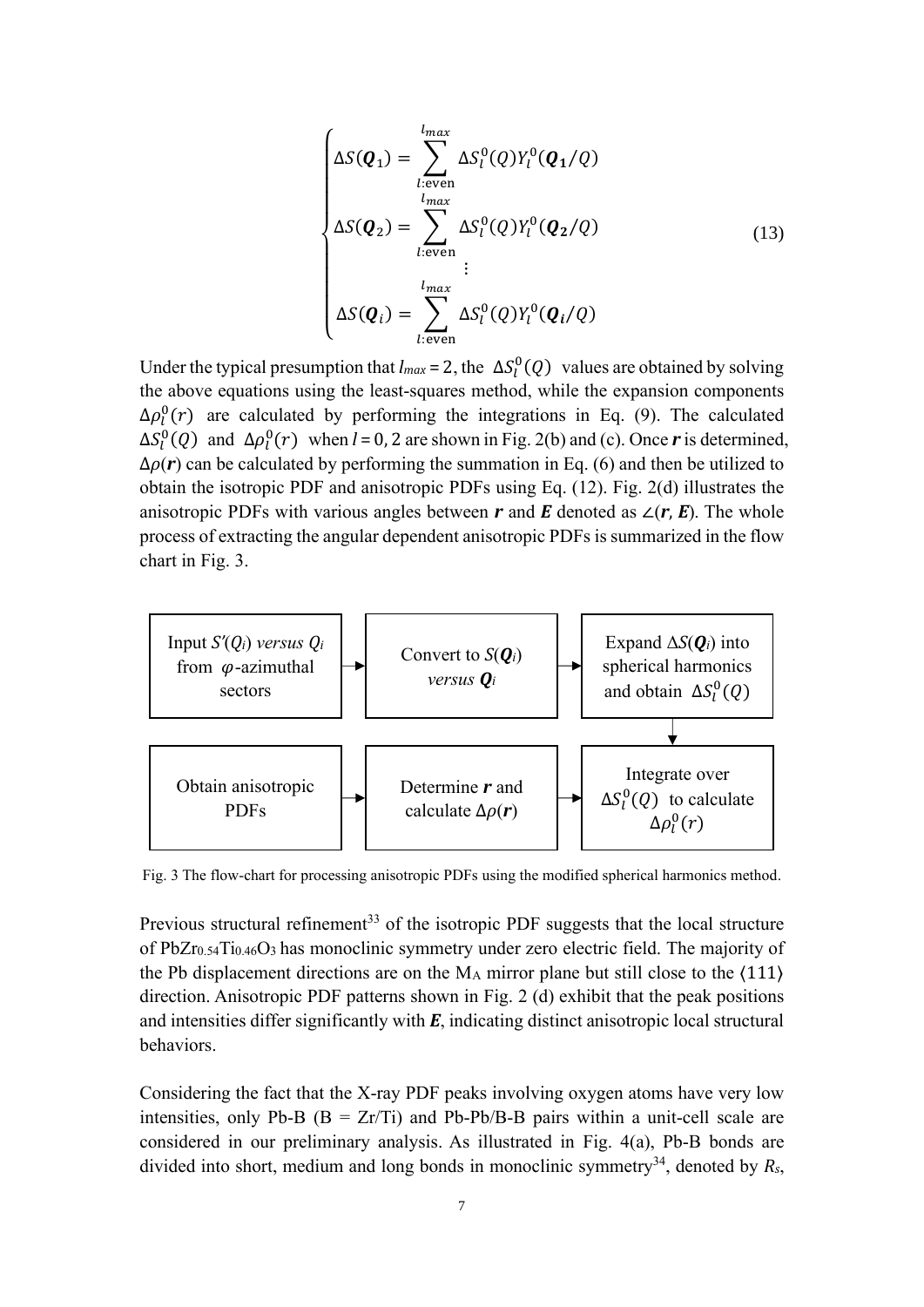*R<sup>m</sup>* and *Rl*. Pb-Pb/B-B pairs can be categorized into three groups: the nearest-neighbor pairs along the *r* ∥ ⟨100⟩ direction, the next-nearest-neighbor pairs along the unit-cell face diagonal (*r* ∥ ⟨110⟩), and the pairs along the unit-cell body diagonal (*r* ∥ ⟨111⟩). Two representative anisotropic PDFs with *r* ∥ *E* and *r* ⊥ *E* and the isotropic PDF are shown in [Fig. 5,](#page-8-1) in which the correspondence between PDF peaks and these atom pairs is identified. Among them,  $r \parallel (111)$  peaks obviously split into two peaks with slightly different *r* values.

The first Pb-B pair has the *r* value between 3.3 and 3.8 Å, and is along one of the eight ⟨111⟩ directions, which is of a small angle with the local polarization direction in an M<sup>A</sup> unit cell. Each anisotropic PDF pattern at this range is composed of the Pb-B length distributions in the specific grains or domains in which the angle between the body diagonal of the unit cell and the electric field is the same as ∠(*r*, *E*), and one possible domain orientation for the  $G(r \parallel E)$  configuration is shown in [Fig. 4](#page-8-0) (b). It is observed in the  $G(r \parallel E)$  pattern in [Fig. 5](#page-8-1) that the position of the  $R_s$  pair becomes even smaller and the *R<sup>l</sup>* pair becomes even longer than those in the isotropic PDF. On the other hand, in the  $G(r \perp E)$  pattern, the  $R_s$  and the  $R_l$  pairs tend to move closer to the  $R_m$  position, forming an almost single-peak shape with the average bond length similar to the original  $R_m$ . This can be explained by the fact that for the domains and grains having the polarizations almost parallel to *E*, the Pb atoms tend to move forward under the field, which decreases the distance between Pb and the nearest B cation and increases the distance between Pb and the farthest B cation. While in the grains that ⟨111⟩ is perpendicular to *E*, Pb displacements are prohibited, making the 8 Pb-B bonds have similar lengths. A similar trend is also observed in the Pb-Pb / B-B pairs along  $(111)$  in the range of  $r = 6.5 \sim 7.5$  Å that the peak positions show obvious shift for  $r \parallel E$  state while remain generally fixed for  $r \perp E$  state, indicating an increased distortion when the polarization has a small angle with the electric field. Moreover, there is a drastic intensity exchange of the  $r \parallel \langle 111 \rangle$  peaks for the  $r \parallel E$  and  $r \perp E$  patterns, which indicates that there are more domains with polarization directions almost parallel to the electric field formed in the *r*  $\parallel$  *E* grains while less of them appearing in the *r* ⊥ *E* grains. This clearly shows domain switching behavior after the application of electrical field, accompanied by electric-field-induced lattice distortion. This preliminary analysis of the PZT ceramics demonstrates that the anisotropic PDFs produced using our method effectively reveal the field-induced local structural behaviors of ferroelectric perovskites.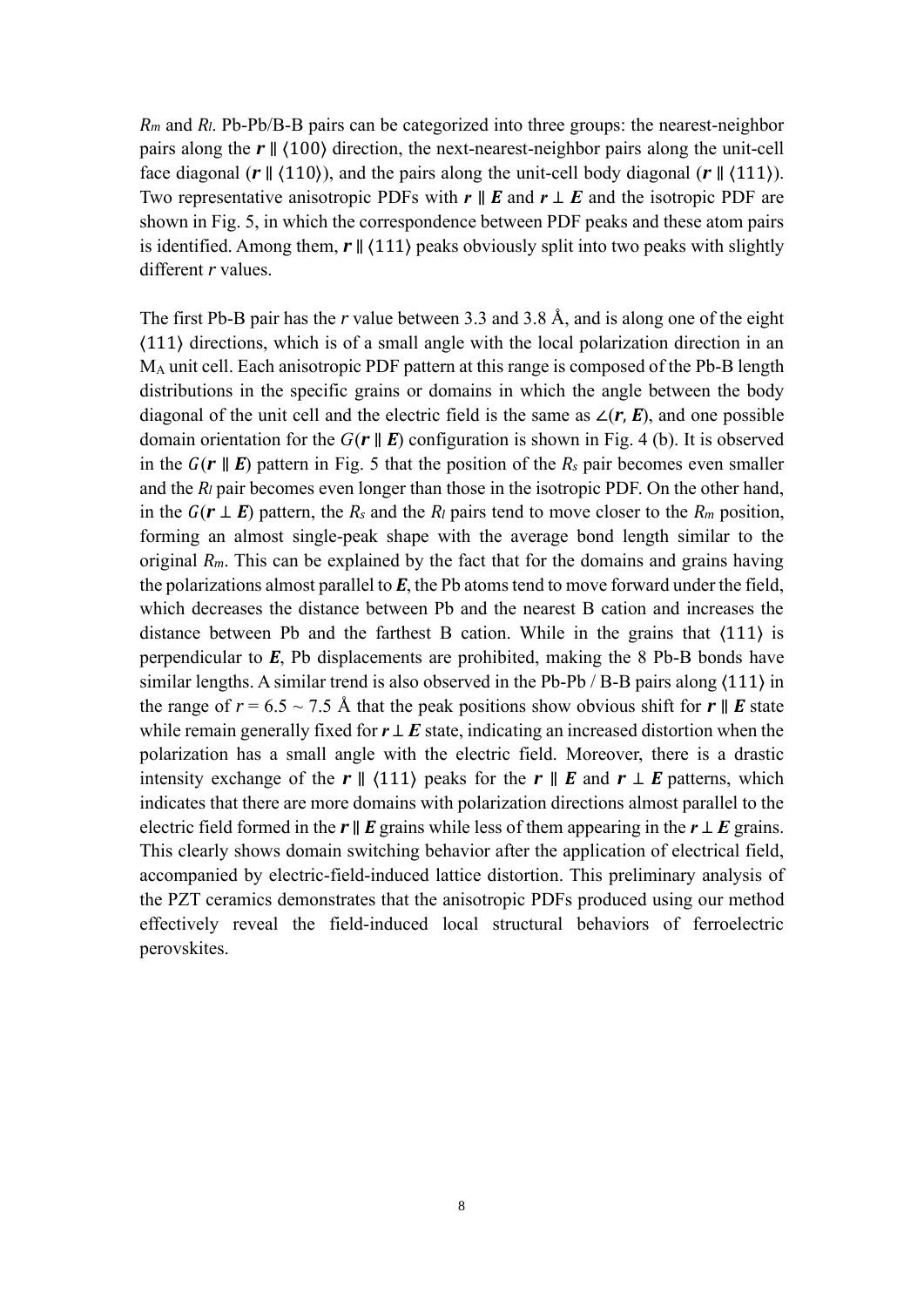

<span id="page-8-0"></span>Fig. 4 (a) A monoclinic PbZr0.54Ti0.46O<sup>3</sup> model with space group *Cm*. (b) A possible domain orientation in the  $PbZr_{0.54}Ti_{0.46}O_3$  under the electric field. The red arrow indicates the direction of the polarization vector rotating on the (110) plane. The oxygen atoms in the model are not shown. Blue, green and purple bonds mark short (*Rs*), medium (*Rm*) and long (*Rl*) Pb-B bonds, respectively.



<span id="page-8-1"></span>Fig. 5 The isotropic PDF (blue), anisotropic PDFs *G*(*r* ∥ *E*) (green) and *G*(*r* ⊥ *E*) (yellow) showing Pb-B and Pb-Pb/B-B bonds in  $PbZr_{0.54}Ti_{0.46}O_3$  in the very short *r*-range.

## **4. Program**

We generated a graphical user interface (GUI) software, AniPDF, based on the spherical harmonic method described above to process anisotropic total scattering data interactively. The software is written in Python and operates on Linux and Windows platforms. AniPDF performs analysis operations to transform *S'*(*Q*) into anisotropic PDFs using Python package  $NumPy^{35}$ , SciPy<sup>36</sup>, and Matplotlib<sup>37</sup>. The GUI is constructed using wxpython, a cross-platform GUI toolkit. AniPDF can be employed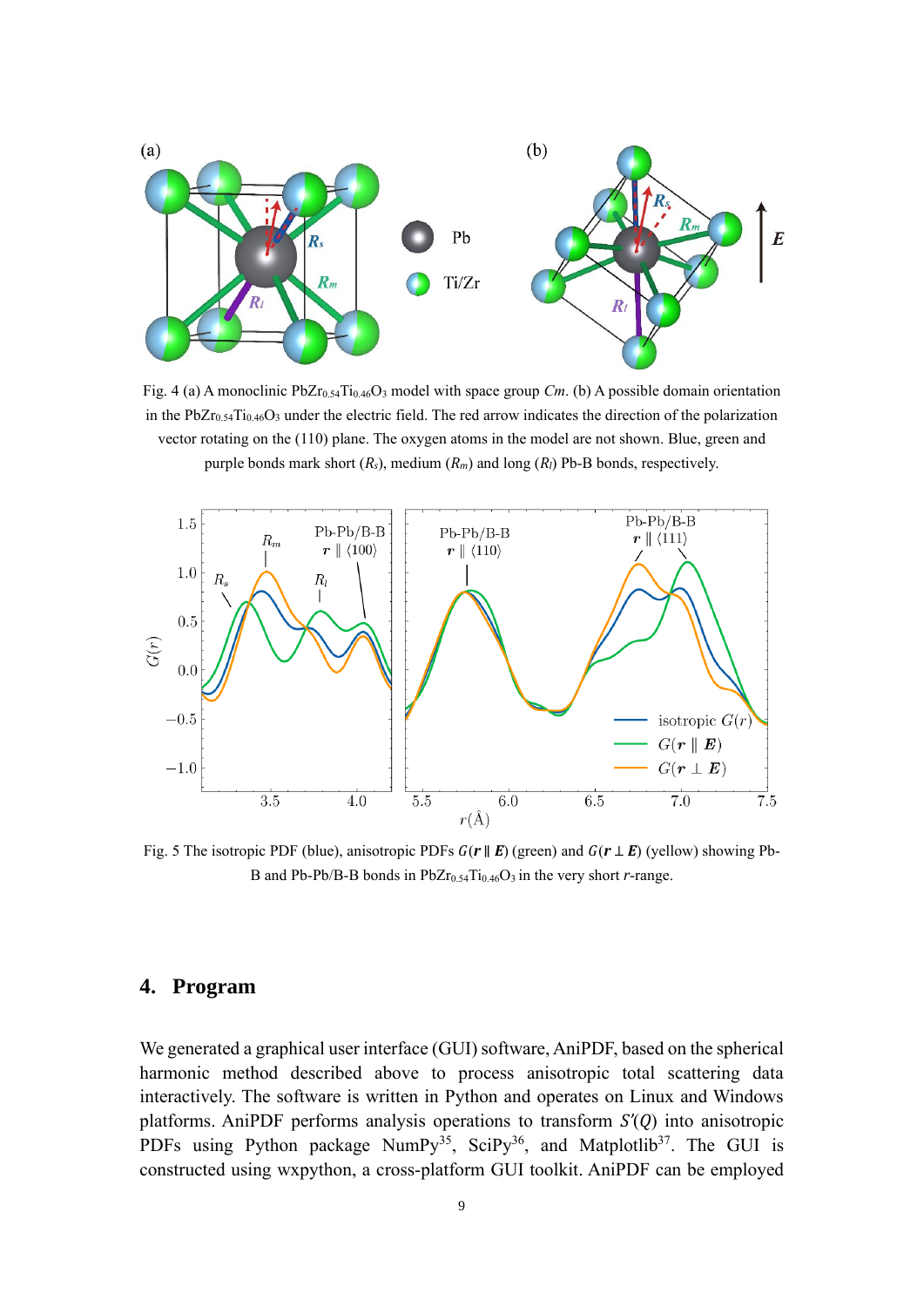together with other process programs such as Fit2D and PDFgetX3 to obtain anisotropic PDFs from 2D diffraction patterns.

The GUI shown in [Fig. 6](#page-9-0) has three major components: data panel, parameter panel, and output panel. The upper data panel is used to load raw one-dimensional total-scattering data. The input files must be in the *Q, S'*(*Q*) two-column format and be collected under the same experimental conditions. The  $\varphi$  angle corresponding to each input file is specified by the user. In the middle parameter panel, the user can adjust the X-ray wavelength and parameters related to spherical harmonics. The direction vector of the atom pair *r* should be given in the Cartesian coordinates or the spherical coordinates. In the bottom output panel, the user can also set the output folder and choose the type of output file. By pressing the "Run" button, the entire computation process procedure is launched and anisotropic PDFs are then exported as text files.

| <b>W</b> AniPDF                                                   |      |                     |            |          |     |      |     | $\Box$ | X |
|-------------------------------------------------------------------|------|---------------------|------------|----------|-----|------|-----|--------|---|
|                                                                   | File |                     | φ (degree) |          |     | Path |     |        |   |
|                                                                   |      |                     |            |          |     |      |     |        |   |
|                                                                   |      |                     |            |          |     |      |     |        |   |
| Load $S(Q)s$                                                      |      | Delete selected row | Clear all  |          |     |      |     |        |   |
| Wavelength (1/Å):<br>0.117418                                     |      |                     |            |          |     |      |     |        |   |
| Max degree of the harmonics (Imax) 2                              |      |                     |            |          |     |      |     |        |   |
| Atomic pair r range (Å): rmin: 0<br>30<br>0.01<br>rstep:<br>rmax: |      |                     |            |          |     |      |     |        |   |
| The direction vector of r:                                        |      |                     |            |          |     |      |     |        |   |
| The Cartesian coordinates:                                        |      | $\circ$<br>X:       |            | Y:<br>11 |     | Z:   | l o |        |   |
| $\bigcirc$ The Spherical coordinates:                             |      | 90<br>$\theta$ z:   |            |          | фх: | 90   |     |        |   |
| Set Output folder                                                 |      |                     |            |          |     |      |     |        |   |
| $\sqrt{ }$ Output expansion coefficients of $\Delta S(Q)$         |      |                     |            |          |     |      |     |        |   |
| Output isotropic PDF                                              |      |                     |            |          |     |      |     |        |   |
| Output anisotropic PDF                                            |      |                     |            |          |     |      |     |        |   |
|                                                                   |      |                     | Run        |          |     |      |     |        |   |

<span id="page-9-0"></span>Fig. 6 The AniPDF graphical user interface consisting of the upper data panel, the middle parameter panel and the bottom output panel.

## **5. Conclusion and outlook**

We have introduced a modified spherical harmonics method for processing reliable anisotropic PDFs for the samples under the external stimuli. This method gives insight into the local structural behavior and aids in the understanding of the stimuli-response mechanism. For ferroelectrics and piezoelectrics, it is a straight forward tool for probing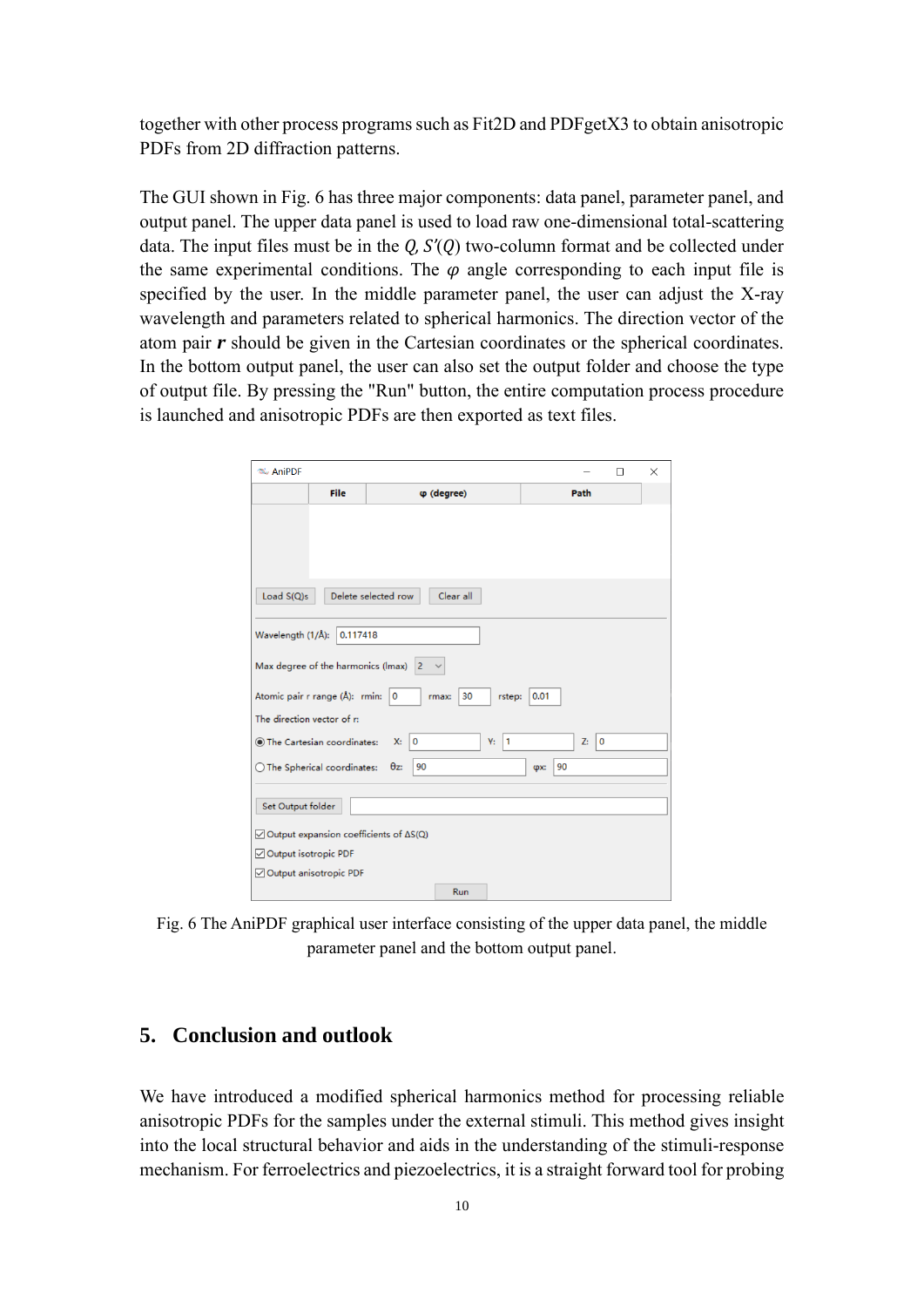domain switching and lattice distortion, which is widely believed to be the origin of high piezoelectric response. The method has been successfully applied to the PZT sample under the external electrical field. It should be noted that the anisotropy introduced in this example has a unique axis, and the atom distribution shows axial symmetry. However, the spherical harmonics method can be extended for anisotropic conditions without a unique axis simply by considering  $\Delta S_l^m(Q)$  with  $m \neq 0$  terms and odd *l* terms. Therefore, our method can also be applied to the local structural studies of more intricate material systems and complicate experimental settings to fulfill various types of structural responses in functional materials.

### **Acknowledgements**

N. Zhang acknowledges support by the National Natural Science Foundation of China (grant No. 12161141012 and No. 51911530121). H. Lin acknowledges support by the National Natural Science Foundation of China (grant No. U1732120). J. Chen acknowledges support by the National Natural Science Foundation of China (grant No. 21825102). H. Liu acknowledges support by the National Natural Science Foundation of China (grant No. 22075014). The authors would like to thank 11-ID-C beamline of the Advanced Photon Source (APS) and BL02U2 beamline of Shanghai Synchrotron Radiation Facility (SSRF).

### **References**

- 1. Proffen, T. *et al.* Atomic pair distribution function analysis of materials containing crystalline and amorphous phases. *Zeitschrift fur Krist.* **220**, 1002– 1008 (2005).
- 2. Choi, J. J., Yang, X., Norman, Z. M., Billinge, S. J. L. & Owen, J. S. Structure of methylammonium lead iodide within mesoporous titanium dioxide: Active material in high-performance perovskite solar cells. *Nano Lett.* **14**, 127–133 (2014).
- 3. Keen, D. A. & Goodwin, A. L. The crystallography of correlated disorder. *Nature* **521**, 303–309 (2015).
- 4. Zobel, M., Neder, R. B. & Kimber, S. A. J. Universal solvent restructuring induced by colloidal nanoparticles. *Science* **347**, 292–294 (2015).
- 5. Petkov, V. RAD , a program for analysis of X-ray diffraction data from amorphous materials for personal computers. *J. Appl. Crystallogr.* **22**, 387–389 (1989).
- 6. Qiu, X., Thompson, J. W. & Billinge, S. J. L. PDFgetX2: A GUI-driven program to obtain the pair distribution function from X-ray powder diffraction data. *J. Appl. Crystallogr.* **37**, 678 (2004).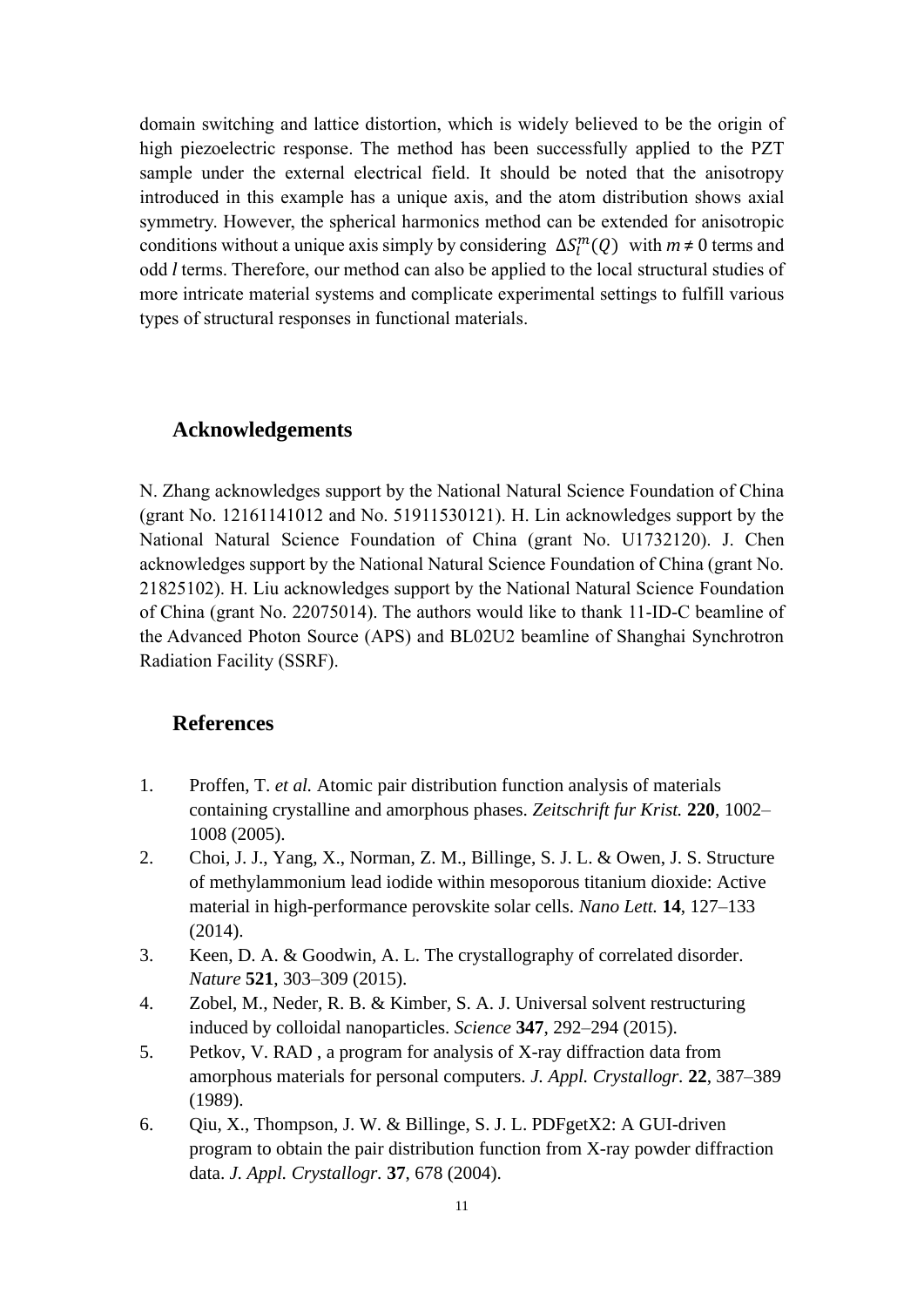- 7. Soper, A. K. & Barney, E. R. Extracting the pair distribution function from white-beam X-ray total scattering data. *J. Appl. Crystallogr.* **44**, 714–726 (2011).
- 8. Juhás, P., Davis, T., Farrow, C. L. & Billinge, S. J. L. PDFgetX3: a rapid and highly automatable program for processing powder diffraction data into total scattering pair distribution functions. *J. Appl. Crystallogr.* **46**, 560–566 (2013).
- 9. Juhás, P., Louwen, J. N., van Eijck, L., Vogt, E. T. C. & Billinge, S. J. L. PDFgetN3: Atomic pair distribution functions from neutron powder diffraction data using ad hoc corrections. *J. Appl. Crystallogr.* **51**, 1492–1497 (2018).
- 10. Keen, D. A. Total scattering and the pair distribution function in crystallography. *Crystallogr. Rev.* **26**, 143–201 (2020).
- 11. Egami, T. & Billinge, S. J. L. *Underneath the Bragg peaks: structural analysis of complex materials*. (Elsevier, 2003).
- 12. Chupas, P. J., Qiu, X., Hanson, J. C., Lee, P. L. & P, C. Rapid-acquisition pair distribution function ( RA-PDF ) analysis research papers. *J. Appl. Cryst.* **36**, 1342–1347 (2003).
- 13. Daniels, J. E., Jo, W., Rödel, J., Honkimäki, V. & Jones, J. L. Electric-fieldinduced phase-change behavior in  $(Bi_0, Na_0, 5)TiO_3-BaTiO_3-(K_0, Na_0, 5)NbO_3$ : A combinatorial investigation. *Acta Mater.* **58**, 2103–2111 (2010).
- 14. Daniels, J. E., Pramanick, A. & Jones, J. L. Time-resolved characterization of ferroelectrics using high-energy X-ray diffraction. *IEEE Trans. Ultrason. Ferroelectr. Freq. Control* **56**, 1539–1545 (2009).
- 15. Khansur, N. H. *et al.* Electric-Field-Induced Domain Switching and Domain Texture Relaxations in Bulk Bismuth Ferrite. *J. Am. Ceram. Soc.* **98**, 3884– 3890 (2015).
- 16. Schader, F. H., Wang, Z., Hinterstein, M., Daniels, J. E. & Webber, K. G. Stress-modulated relaxor-to-ferroelectric transition in lead-free (Na1/2Bi1/2)TiO3-BaTiO<sup>3</sup> ferroelectrics. *Phys. Rev. B* **93**, 134111 (2016).
- 17. Daniel, L. *et al.* Revisiting the blocking force test on ferroelectric ceramics using high energy x-ray diffraction. *J. Appl. Phys.* **117**, 174104 (2015).
- 18. Daniel, L., Hall, D. A., Webber, K. G., King, A. & Withers, P. J. Identification of crystalline elastic anisotropy in PZT ceramics from in-situ blocking stress measurements. *J. Appl. Phys.* **115**, 174102 (2014).
- 19. Pramanick, A., Damjanovic, D., Daniels, J. E., Nino, J. C. & Jones, J. L. Origins of electro-mechanical coupling in polycrystalline ferroelectrics during subcoercive electrical loading. *J. Am. Ceram. Soc.* **94**, 293–309 (2011).
- 20. Zhao, C. *et al.* Deconvolved intrinsic and extrinsic contributions to electrostrain in high performance, Nb-doped  $Pb(Zr<sub>x</sub>Ti<sub>1-x</sub>)O<sub>3</sub>$  piezoceramics (0.50 ≤ x ≤ 0.56). *Acta Mater.* **158**, 369–380 (2018).
- 21. Khansur, N. H. *et al.* Electric-field-induced strain contributions in morphotropic phase boundary composition of  $(Bi_{1/2}Na_{1/2})TiO_3-BaTiO_3$  during poling. *Appl. Phys. Lett.* **107**, 242902 (2015).
- 22. Wang, Z., Webber, K. G., Hudspeth, J. M., Hinterstein, M. & Daniels, J. E. Electric-field-induced paraelectric to ferroelectric phase transformation in